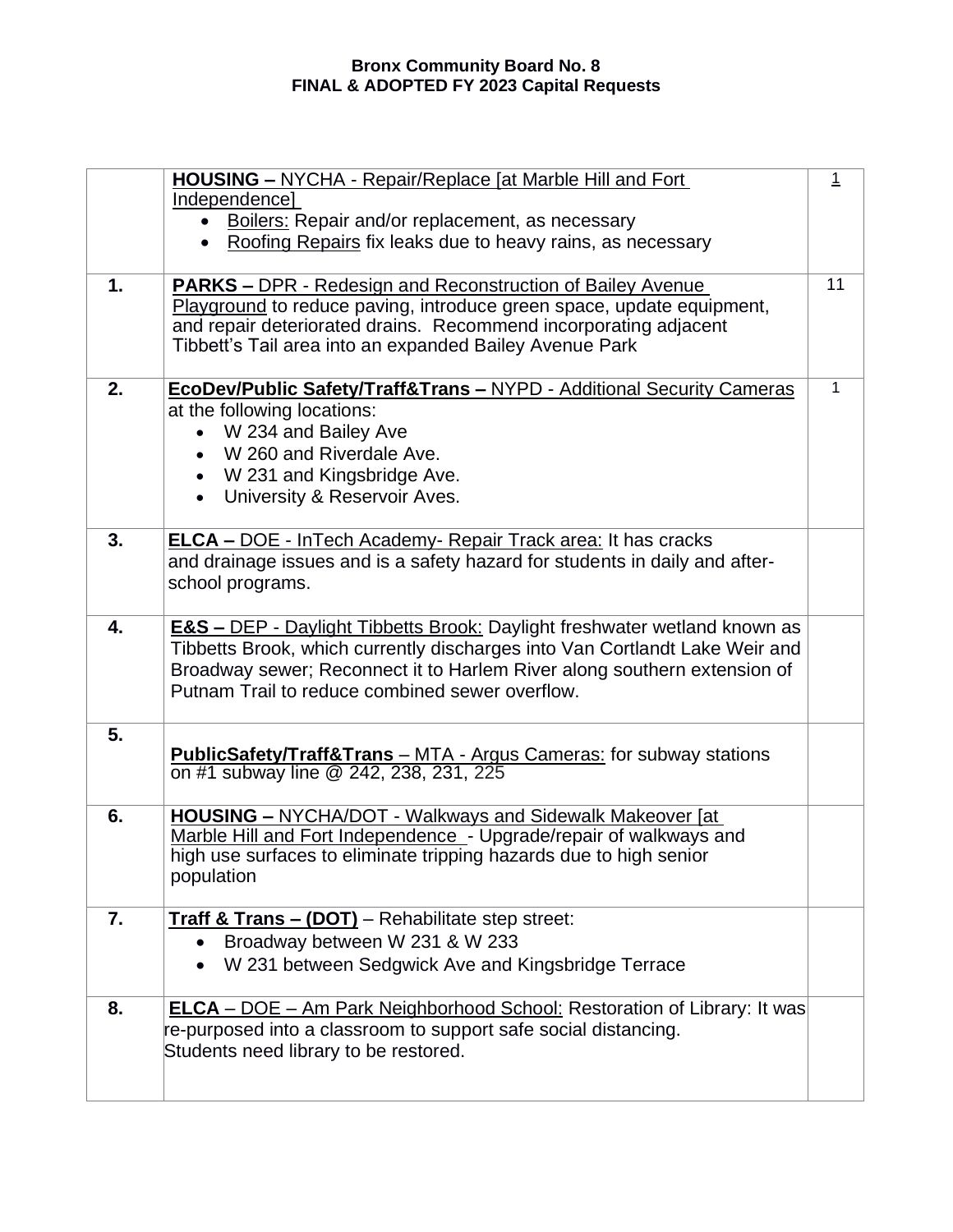## **Bronx Community Board No. 8 FINAL & ADOPTED FY 2023 Capital Requests**

| 9.  | <b>ELCA - DOE- Digital Divide: Deliver to underserved and homeless students</b><br>in shelters (Broadway Plaza Family Shelter) the equivalent devices that public<br>school students have, namely WiFi, broadband and laptop computers.                                  |               |
|-----|--------------------------------------------------------------------------------------------------------------------------------------------------------------------------------------------------------------------------------------------------------------------------|---------------|
| 10. | <b>Traff&amp;Trans - DOT</b> - Perform feasibility study for replacing pedestrian<br>walkway at W 235 St over Henry Hudson Parkway.                                                                                                                                      |               |
| 11. | <b>PARKS - DPR - Construct Restroom at Broadway and W 251 St. in</b><br>Van Cortlandt Park, adjacent to Parade Grounds.                                                                                                                                                  | $\mathcal{I}$ |
| 12. | <b>ELCA - DOE - Marie Curie Nursing &amp; Professions HS: Nursing Room</b><br>for Health CTE Program with special equipment used as teaching tools.<br>[This project was approved by SCA but not funded]                                                                 |               |
| 13. | <b>E&amp;S/Traff&amp;Trans - DEP/DOT</b> - Dickinson Realignment: Realign and<br>reconstruct intersection of Dickinson Ave, an unmapped DEP-owned street, to<br>Goulden Ave at Sedgwick Ave to create one safe intersection for pedestrians,<br>bicyclists and motorists |               |
| 14. | <b>PARKS – DPR -: Van Cortlandt House Museum in Van Cortlandt Park.</b><br>Rehabilitation of wrought-iron boundary fence and exterior red brick<br>stairway into the Mansion                                                                                             |               |
| 15. | <b>PARKS - DPR - Washington's Walk:</b> New benches; replacing<br>temporary fence with a wrought-iron fence; repair of sidewalk                                                                                                                                          |               |
| 16. | <b>EcoDev - SBS - Commercial Lease Assistance - Expand Commercial Lease</b><br>Assistance Program (CLAP) within BxCD8                                                                                                                                                    |               |
| 17. | <b>PARKS - DPR - Erosion Control Study and Corrective Measures in Ewen</b><br>Park to prevent water runoff downhill toward Riverdale Ave.                                                                                                                                | 24            |
| 18. | <b>PARKS - DPR - Construction of Pond Wall at Spuyten Duyvil Shorefront</b><br>Park: to prevent water runoff from pond onto roadway of parking lot at<br>adjacent MetroNorth station.                                                                                    | 17            |
| 19. | <b>PARKS – DPR - Reconstruction of Old Fort Four Park: including playground</b><br>equipment, basketball courts, benches, green space, stone walls and fencing                                                                                                           | 20            |
| 20. | <b>ELCA</b> - DOE - Riverdale-Kingsbridge Academy-Upgrade School Library:<br>used by 1535 students and 120 staff members. Library needs new furniture                                                                                                                    |               |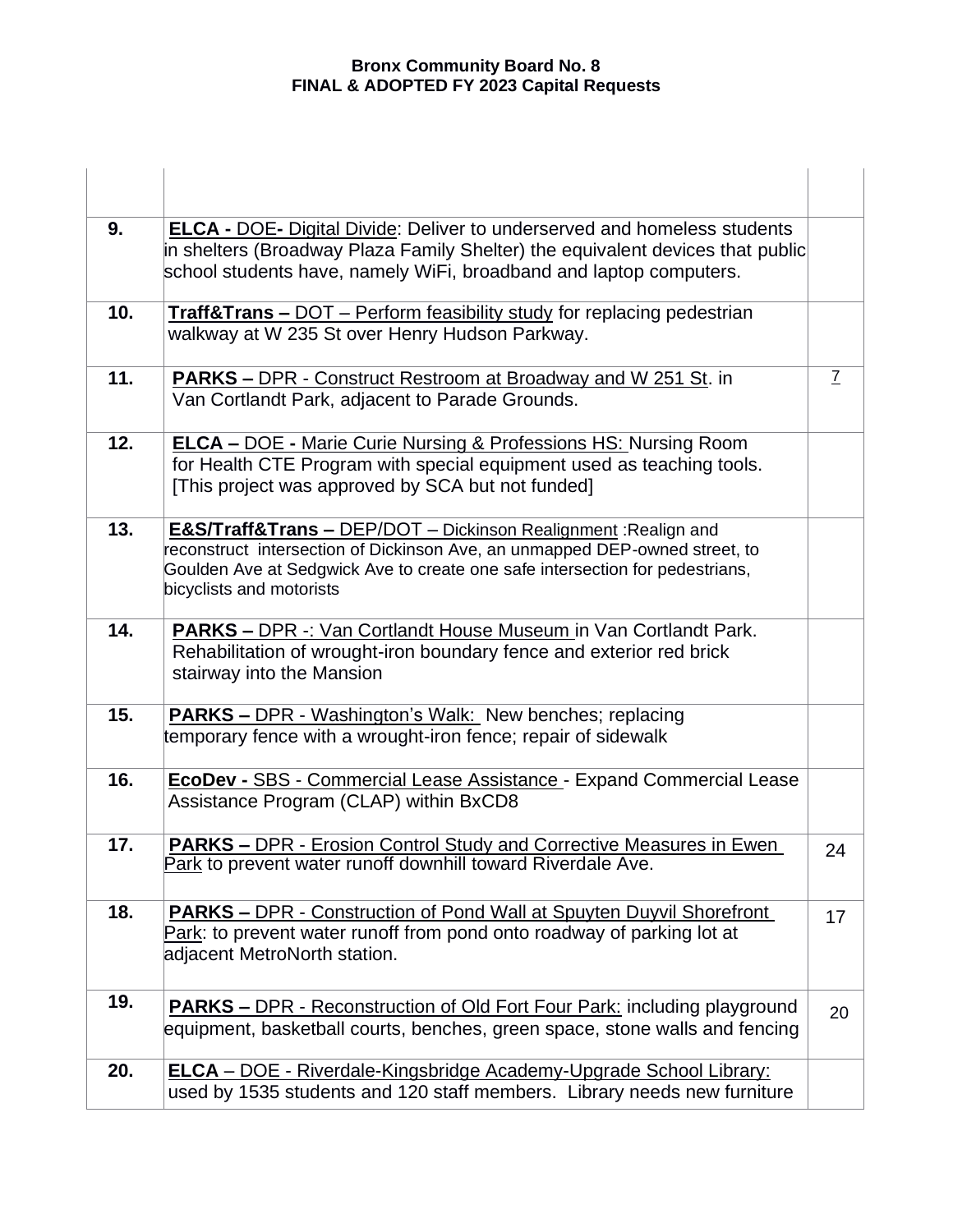## **Bronx Community Board No. 8 FINAL & ADOPTED FY 2023 Capital Requests**

|     | and new books.                                                                                                                                                                                                                               |    |
|-----|----------------------------------------------------------------------------------------------------------------------------------------------------------------------------------------------------------------------------------------------|----|
| 21. | <b>PARKS – DPR - Renovation of Van Cortlandt Park Stadium: particularly</b><br>restoration of its historic nature, repair leaks and, restrooms                                                                                               |    |
| 22. | Traff&Trans - (DOT) - Reconstruct:<br>street and add sidewalk on W235 St between Independence Ave and<br>Henry Hudson Pkwy West.<br>sidewalk on east side of Independence Ave between W 240 & W 242                                          |    |
| 23. | <b>Traff &amp; Trans - (DOT/DEP) - Add decorative park-style street lights:</b><br>Goulden Ave along reservoir side between Sedgwick & Reservoir Ave<br>$\bullet$<br>Reservoir Ave along reservoir side between Sedgwick & Goulden Ave       |    |
| 24. | <b>E&amp;S</b> - DEP--Spuyten Duyvil Waterfront: Convert DEP-owned property on<br>Spuyten Duyvil Creek/Canal to a living shoreline to promote clean water and<br>shoreline resiliency.                                                       |    |
| 25. | <b>EcoDev - DCWP - Street Vending Regulation Enforcement and Education -</b><br>Increase funding to address these areas of concern                                                                                                           |    |
| 26. | <b>ELCA</b> - DOE - PS24: Extend Building: Enlarge lunchroom to serve all<br>students to support social and emotional learning.                                                                                                              |    |
| 27. | <b>ELCA</b> - DOE - PPE Supplies: In-person learning has resumed and<br>continued supplies such as masks, gloves, sanitizer and social distancing will<br>be essential for possible future emergencies.                                      |    |
| 28. | <b>PARKS - DPR - Connection of Sewer to Former Mosholu Golf House: so</b><br>that golf house can become a Parks headquarters building. The committee<br>urges DPR to ask DEP to provide funding for this project within their<br>"envelope." |    |
| 29. | <b>Traff&amp;Trans - (DOT)</b> - Build sidewalk staircase connecting Independence<br>Ave from 5900 Arlington Ave to W 261                                                                                                                    | 29 |
|     |                                                                                                                                                                                                                                              |    |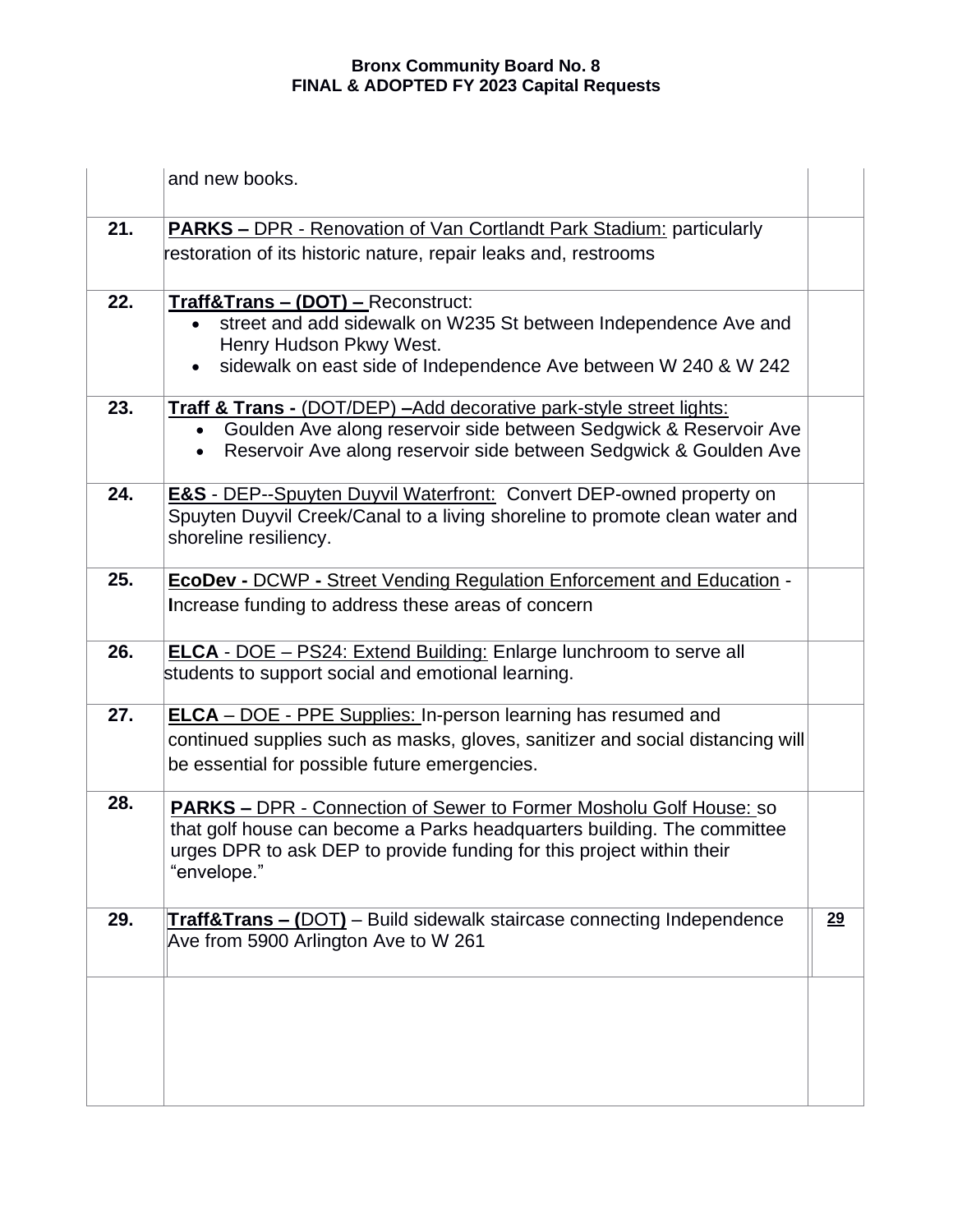| <b>Projects Partially/fully funded, or on Ten Year Plan</b>                                                                                                                                                                      |  |
|----------------------------------------------------------------------------------------------------------------------------------------------------------------------------------------------------------------------------------|--|
|                                                                                                                                                                                                                                  |  |
| Traff & Trans - (DOT) - Create sidewalk on north side of W 254 from<br>Riverdale to Palisade Aves.; Rehabilitate infrastructure on street to provide<br>for adequate drainage.                                                   |  |
| [According to FY 2022 Executive Budget Register of Community Board Budget Priorities, this<br>project is included in capital ten-year plan]                                                                                      |  |
| <b>Traff &amp; Trans – (DOT)</b> Rehabilitate step street at Summit Place between<br>Heath & Bailey Avenues.                                                                                                                     |  |
| [According to FY 2022 Executive Budget Register of Community Board Budget Priorities, this<br>project is included in capital ten-year plan]                                                                                      |  |
| <b>Traff &amp; Trans – (DOT)</b> – Expedite purchase of land known as the former<br>Putnam Right-of-Way alongside the Major Deegan Expressway from W 230<br>to Van Cortlandt Park South, from CSX Railroad to create a greenway. |  |
| [BxCB8 acknowledges that this project is fully funded]                                                                                                                                                                           |  |
| <b>PARKS - DPR - Repair of Footbridge over Tibbetts Brook: outside fence</b><br>around golf course in Van Cortlandt Park.                                                                                                        |  |
| [Committee notes that project is fully funded.]                                                                                                                                                                                  |  |
| <b>Traff &amp; Trans - (MTA)</b> Install elevator at 242 St elevated train station                                                                                                                                               |  |
| [BxCB8 acknowledges that this project is funded in MTA Capital Plan]                                                                                                                                                             |  |
| <b>EcoDev - SBS/DYCD - Grant/loan Funding for Small Business Child-Care</b><br>centers: Additional funding for program                                                                                                           |  |